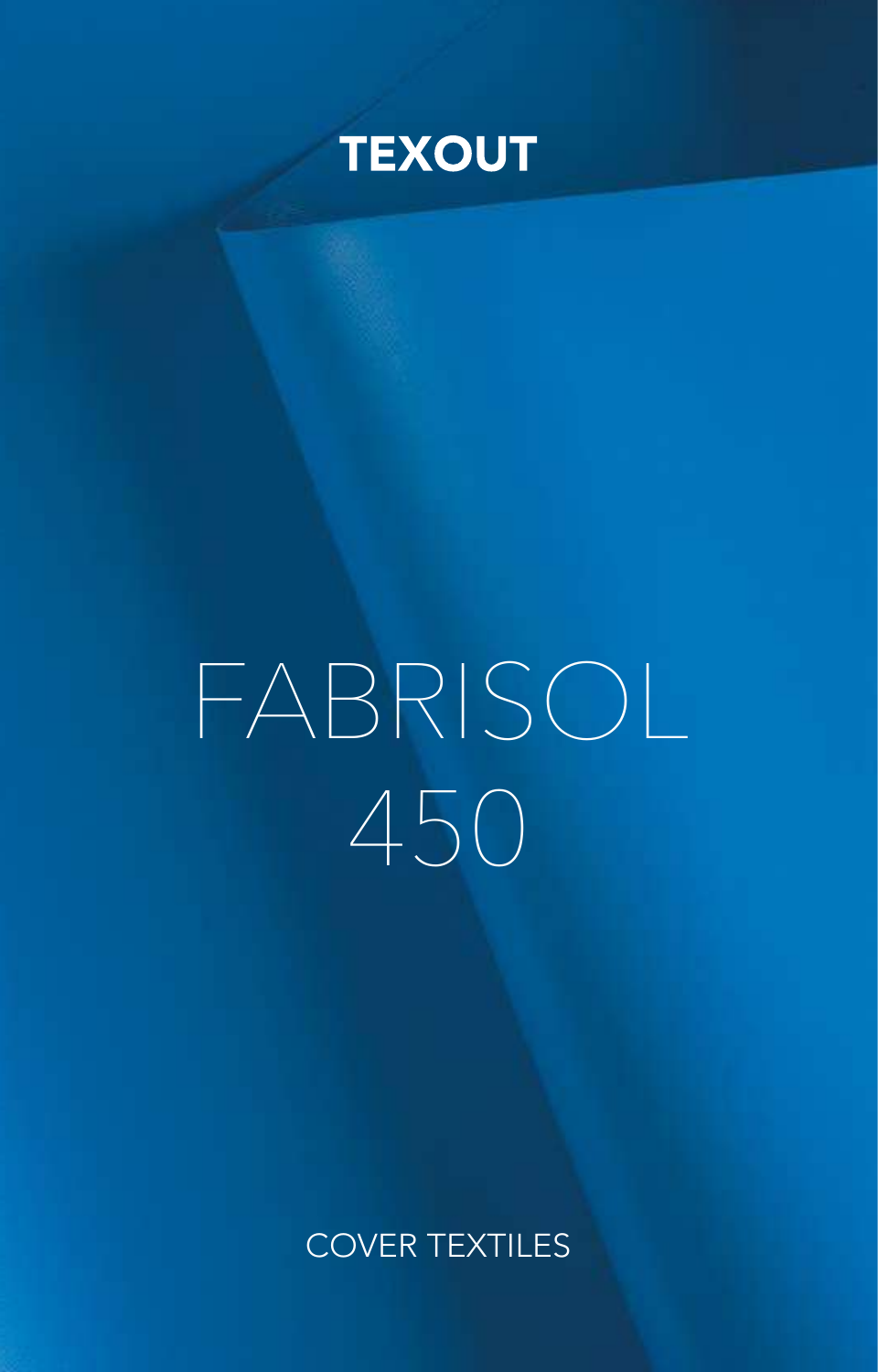#### TIPOLOGIA

Tessuto in poliestere 550 Dtex spalmato PVC due lati con laccatura acrilica.

#### **CARATTERISTICHE**

Tessuto leggero, disponibile in versione opaca e lucida. Grazie alla spalmatura sui due lati, risulta facilmente maneggevole durante la confezione e garantisce ottime prestazioni in termini di durata e resistenza del colore all'aggressione dei raggi UV e allo sporco. È inoltre ignifugo secondo le norme francesi M2 e Classe 2 italiana. 5 anni di garanzia. to state thanks to the 2-side 2 standards. 5 year warranty. Artistische Epide offisialen version in die eine das der Artistischen der glanzenden vorhältlich. Das Material amanipuler pendant la<br>Grazie alla spalmatura sui handle thanks to the 2-side Version erhältlich. Das Material à *YEARS WARRANTY* 

#### APPLICAZIONI SPECIFICHE

Fabrisol è ideale per tutte le applicazioni relative alla protezione solare dove sia necessario un peso leggero quali:<br>tende da sole, coperture per necessano un peso reggero q<br>tende da sole, coperture per gazebo, capottine e tunnel. That is a straight that the straight of the straight of the straight of the straight of the straight of the straight of the straight of the straight of the straight of the straight of the straig nd die dere, de plei time per<br>ebo, capottine e tunnel. 10 *AC COATED*



*PVC COATED*

*DOUBLE-SIDE*

VIAIU PVC<br>-----JUAI ED *HD POLYETHYLENE*





BILACCATO *DOUBLE-SIDE LACQUERED* 31LACCATO<br>DOUBLE-SIDE  $\circ$  ic

www IGNIFUGO *FIRE RETARDANT* **IMPERMEABILE** *YEARS WARRANTY DIRT-REPELLENT WATERPROOF*

**TYPOLOGY** 

with acrilyc lacquer. **CHARACTERISTICS** Light weight textile, available in glossy colours and in mat version. The item is easy to

APPLICATIONS

canopies and tunnels.

PVC coated Polyester 550 Dtex

coating. High performance on duration and colours resistance against UV-rays and dirt. Fire retardant according to the<br>
French M2 and the Italian French M2 and the Italian Class

Fabrisol is ideal for light weight and anti-UV rays applications and anti-UV rays applications<br>like sunshades, gazebos, Dutch



5

**TYPOLOGIE** 

Polyester 550 Dtex mit PVC-Beschichtung und Acryllack.

#### **EIGENSCHAFTEN**

Leichtes Gewebe, verfügbar in verschiedenen Farben, in glanzloser oder glänzender TRATTAMENTO ELIMINARE? ist sehr handlich. Hohe Haltbarkeit und Farberhaltung gegen UV-Strahlen und Schmutz. Schwerentflammbar nach der französischen M2 und italianschen CL.2 Normen. **5 Jahre Garantie.** 

#### ANWENDUNGEN

Ideal für leichte Anwendungen und bei Sonne z. Bsp. APPLICAZIONI and the sandwards and tunnels. The and the set of some Eliminary service in the same service in the service in the service in the service in the service in the service in the service in the service in the serv und Tunnels. *DIRT-REPELLENT*

## **TYPOLOGIE**

Toile polyester avec enduction PVC et vernis acrylique.

#### **CARACTÉRISTIQUES**

Toile légere, disponible en coloris brillants ou mate. Vernis biface donc facile à manipuler pendant la confection et résistent aux UV. Ignifuge: M2 (norme française) CL2 (norme italienne). Garantie de 5 ans.

#### **APPLICATIONS**

**APPEATIONS**<br>Idéal pour stores, chapiteaux, corbeilles et tunnels.



Per la garanzia completa, visitare www.giovanardi.<br>
com/warranty For complete information about<br>
warranty visit www.giovanardi.com/warranty<br>
Für weitere Informationen über die Garantie besuchen<br>
Sie www.giovanardi.com/warr

**COD. 8074** 



#### 112 BIANCO (RAL 9016)





244 AVORIO CHIARO 227 AVORIO 295 NOCCIOLA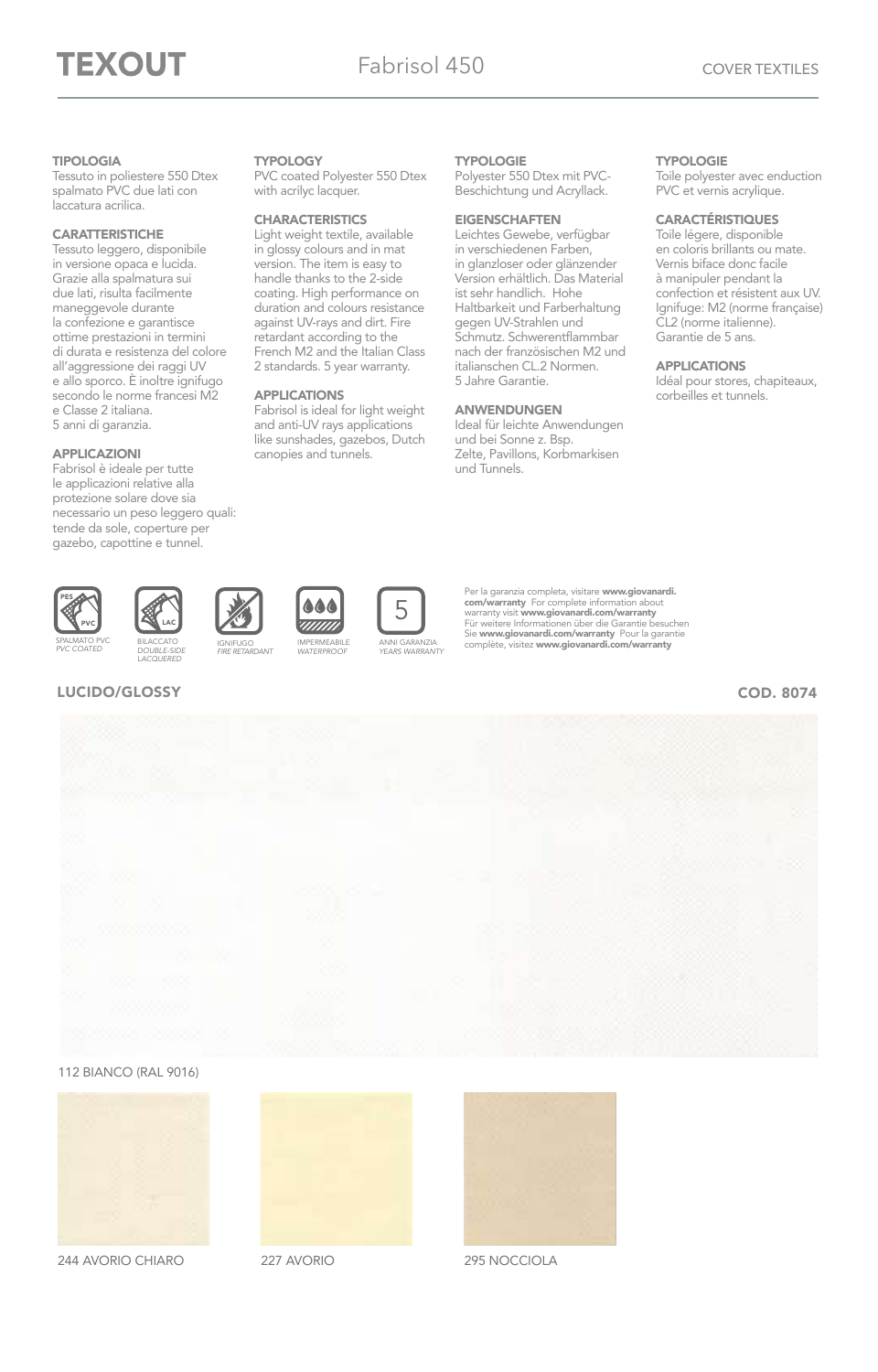#### OPACO/MATT COD. 8075



112 BIANCO (RAL 9016)



244 AVORIO CHIARO



224 GIALLO (RAL 1003)





525 AZZURRO



661 VERDE









621 VERDE SCURO (RAL 6026) 417 BORDEAUX 720 MARRONE (RAL 8017)



500 BLU 532 BLU SCURO



227 AVORIO 295 NOCCIOLA 221 GIALLO (RAL 1021)



485 ROSA





866 GRIGIO CHIARO (RAL 7038)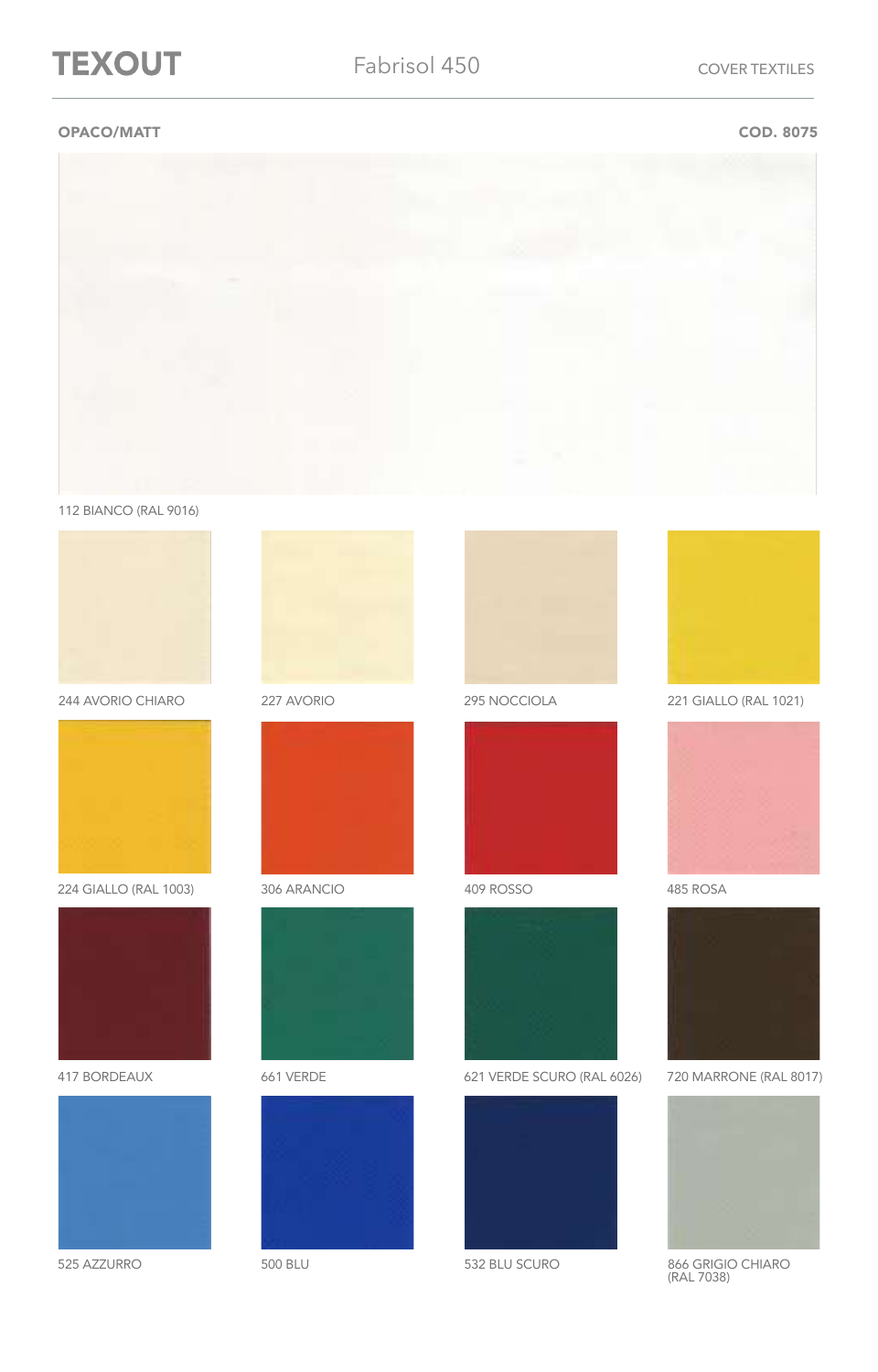



873 GRIGIO MEDIO 846 GRIGIO ANTRACITE 904 NERO (RAL 9005)



| <b>STRIPES MATT</b>     | COD. 6991 |
|-------------------------|-----------|
|                         |           |
| 453 BIANCO/GIALLO       |           |
|                         |           |
| 425 BIANCO/ROSA SALMONE |           |
|                         |           |
| 429 BIANCO/ROSSO        |           |
|                         |           |

624 BIANCO/VERDE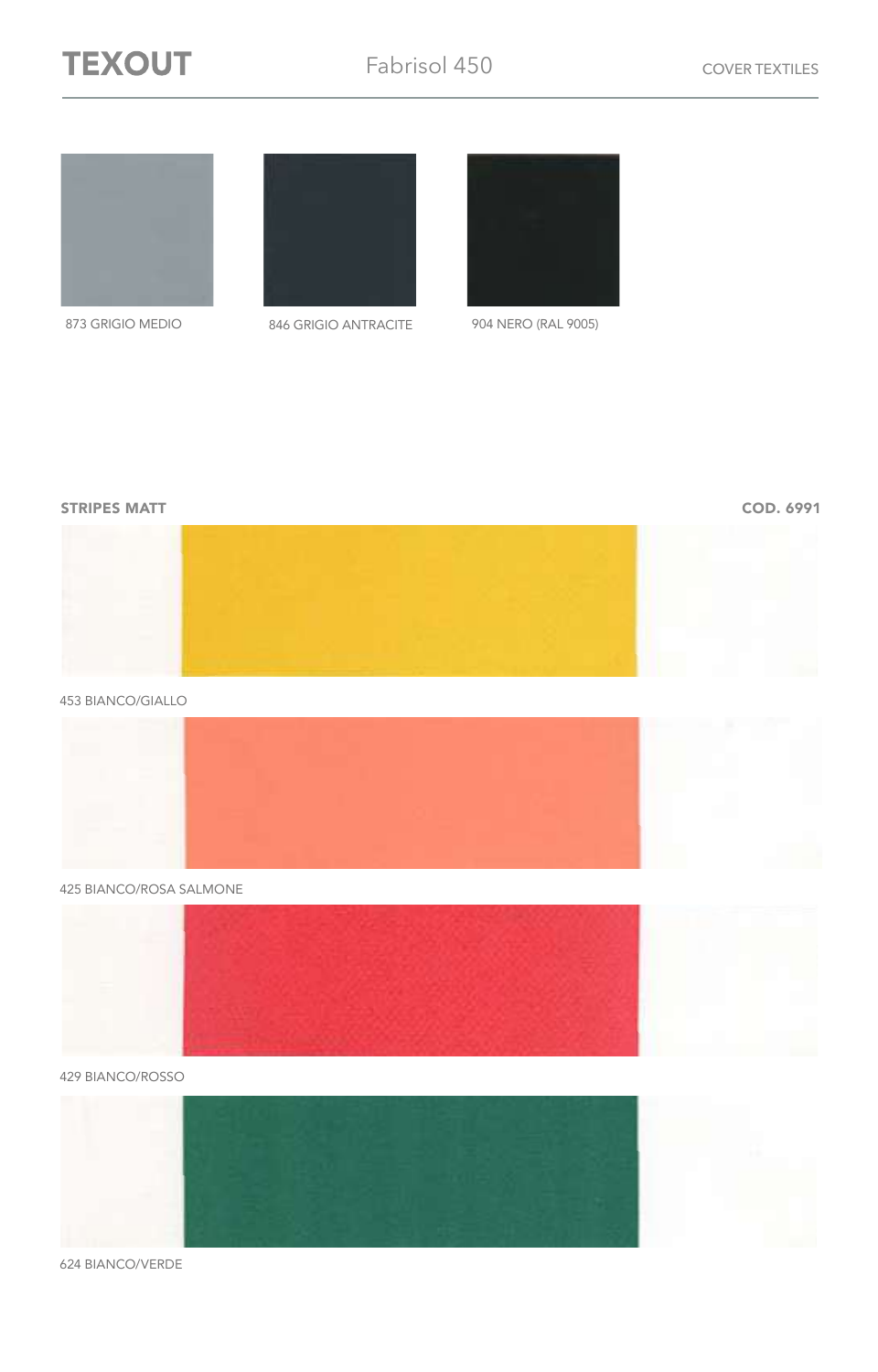



625 BIANCO/VERDE SCURO



420 BIANCO/AZZURRO



422 BIANCO/BLU



642 BIANCO/GRIGIO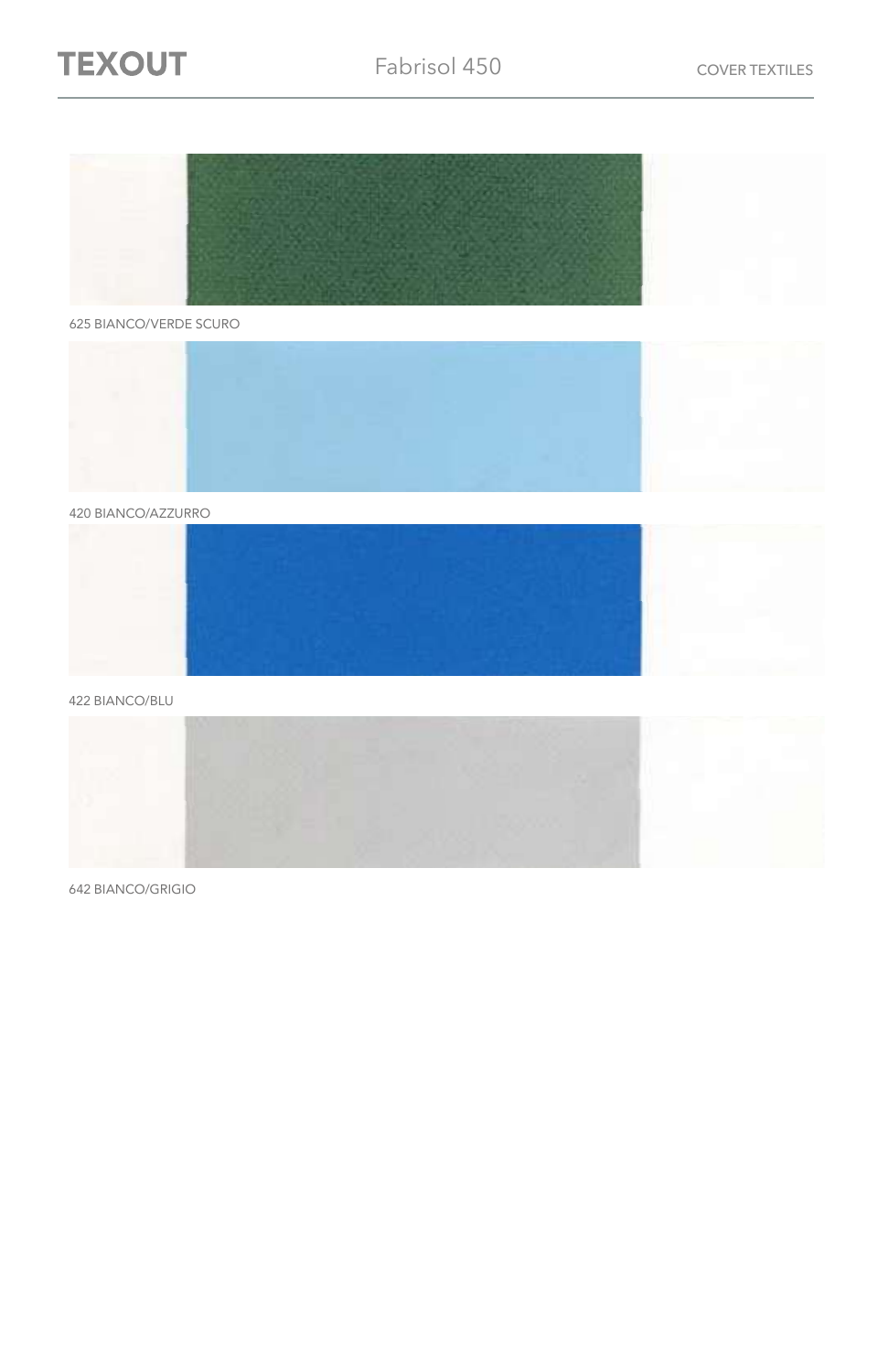#### COD. 8074 LUCIDO/GLOSSY COD. 8075 OPACO/ MATT COD. 6991 STRIPES MATT

|                                                                                                                                     |                      | IT                                                                                       | <b>EN</b>                                                                                        | DE                                                                       | <b>FR</b>                                                                                 |
|-------------------------------------------------------------------------------------------------------------------------------------|----------------------|------------------------------------------------------------------------------------------|--------------------------------------------------------------------------------------------------|--------------------------------------------------------------------------|-------------------------------------------------------------------------------------------|
| Filato /<br>Yarn /                                                                                                                  | 8074<br>8075         | ordito: poliestere 550 Dtex<br>trama: poliestere 550 Dtex                                | warp: polyester 550 Dtex<br>weft: polyester 550 Dtex                                             | Kette: Polyester 550 Dtex<br>Schuss: Polyester 550 Dtex                  | chaîne: polyester 550 Dtex<br>trame: polyester 550 Dtex                                   |
| Garn /<br>Fil                                                                                                                       | 6991                 | ordito: poliestere 550 Dtex<br>trama: poliestere 550 Dtex                                | warp: polyester 550 Dtex<br>weft: polyester 550 Dtex                                             | ordito: poliestere 550 Dtex<br>trama: poliestere 550 Dtex                | ordito: poliestere 550 Dtex<br>trama: poliestere 550 Dtex                                 |
| Spalmatura /<br>Coating /<br>Beschichtung /<br><b>Enduction</b>                                                                     | 8074<br>8075         | <b>PVC</b>                                                                               | <b>PVC</b>                                                                                       | <b>PVC</b>                                                               | <b>PVC</b>                                                                                |
|                                                                                                                                     | 6991                 | <b>PVC</b>                                                                               | <b>PVC</b>                                                                                       | <b>PVC</b>                                                               | <b>PVC</b>                                                                                |
| Spessore / Thickness /<br>Stärke / Epaisseur                                                                                        | 8074<br>8075         | $0.39$ mm                                                                                | $0.39$ mm                                                                                        | 0,39 mm                                                                  | $0.39$ mm                                                                                 |
|                                                                                                                                     | 6991                 | $0,39$ mm                                                                                | $0,39$ mm                                                                                        | $0,39$ mm                                                                | 0,39 mm                                                                                   |
| Peso tessuto /<br>Weight /                                                                                                          | 8074<br>8075         | ca 450 g/m <sup>2</sup>                                                                  | ca 450 g/m <sup>2</sup>                                                                          | ca 450 g/m <sup>2</sup>                                                  | ca 450 g/m <sup>2</sup>                                                                   |
| Gewicht /<br>Poids                                                                                                                  | 6991                 | ca 450 g/m <sup>2</sup>                                                                  | ca 450 g/m <sup>2</sup>                                                                          | ca 450 g/m <sup>2</sup>                                                  | ca 450 g/m <sup>2</sup>                                                                   |
| Ignifugazione /<br>Flammability /                                                                                                   | 8074<br>8075         | M2 (FR)<br>$CL2$ (IT)                                                                    | M2 (FR)<br>$CL2$ (IT)                                                                            | M2 (FR)<br>$CL2$ (IT)                                                    | $M2$ (FR)<br>$CL2$ (IT)                                                                   |
| Entflammbarkeit /<br>Ignifugation                                                                                                   | 6991                 | non disponibile                                                                          | not available                                                                                    | nich verfügbar                                                           | non disponible                                                                            |
| Finissaggio /<br>Finishing /<br>Schlusslack /<br><b>Finition</b>                                                                    | 8074<br>8075         | laccato opaco sui 2 lati<br>o 4 varianti colore con<br>laccatura lucida,<br>impermeabile | matt lacquered<br>on both sides or<br>4 different colours with<br>shiny lacquer, water-<br>proof | beidseitig Matt und bei<br>einigen Farben auch<br>Hochglanz, wasserdicht | vernice mat biface<br>ou 4 couleurs différen-<br>tes avec vernis brillant,<br>imperméable |
|                                                                                                                                     | 6991                 | laccato opaco sui 2 lati                                                                 | matt lacquered<br>on both sides                                                                  | beidseitig Matt lacklert                                                 | vernice mat biface                                                                        |
| Resistenza alla trazione<br><b>Breaking strength</b><br><b>Reißkraft</b><br>Résistance à la traction<br>(EN-ISO 1421)               | 8074<br>8075         | ordito:<br>ca 210 DaN/5 cm<br>trama:<br>ca 150 DaN/5 cm                                  | warp:<br>ca 210 DaN/5 cm<br>weft:<br>ca 150 DaN/5 cm                                             | Kette:<br>ca 210 DaN/5 cm<br>Schuss:<br>ca 150 DaN/5 cm                  | chaîne:<br>ca 210 DaN/5 cm<br>trame:<br>ca 150 DaN/5 cm                                   |
|                                                                                                                                     | 6991                 | ordito:<br>ca 170 DaN/5 cm<br>trama:<br>ca 130 DaN/5 cm                                  | ordito:<br>ca 170 DaN/5 cm<br>trama:<br>ca 130 DaN/5 cm                                          | ordito:<br>ca 170 DaN/5 cm<br>trama:<br>ca 130 DaN/5 cm                  | ordito:<br>ca 170 DaN/5 cm<br>trama:<br>ca 130 DaN/5 cm                                   |
| Resistenza allo strappo<br>Tear strength<br>Weiterreißfestigkeit<br>Résistance à la déchirure<br>(DIN 53363)                        | 8074<br>8075         | ordito: ca 10 DaN<br>trama: ca 10 DaN                                                    | warp: ca 10 DaN<br>weft: ca 10 DaN                                                               | Kette: ca 10 DaN<br>Schuss: ca 10 DaN                                    | chaîne: ca 10 DaN<br>trame: ca 10 DaN                                                     |
|                                                                                                                                     | 6991                 | ordito: ca 10 DaN<br>trama: ca 10 DaN                                                    | warp: ca 10 DaN<br>weft: ca 10 DaN                                                               | Kette: ca 10 DaN<br>Schuss: ca 10 DaN                                    | chaîne: ca 10 DaN<br>trame: ca 10 DaN                                                     |
| Resistenza alla luce<br>Resistance to ligh<br>Lichtbeständigkeit<br>Résistance à la lumière<br>(ISO 105 B02)                        | 8074<br>8075         | livello 7/8                                                                              | Level 7/8                                                                                        | Niveau 7/8                                                               | niveau 7/8                                                                                |
|                                                                                                                                     | 6991                 | livello 7/8                                                                              | Level 7/8                                                                                        | Niveau 7/8                                                               | niveau 7/8                                                                                |
| Resistenza alle<br>temperature<br><b>Temperature resistance</b><br><b>Temperaturbeständigkeit</b><br>Résistance à la<br>tempèrature | 8074<br>8075         | +70°C / -30°C                                                                            | +70°C / -30°C                                                                                    | +70°C / -30°C                                                            | +70°C / -30°C                                                                             |
|                                                                                                                                     | 6991                 | +70°C / -30°C                                                                            | +70°C / -30°C                                                                                    | +70°C / -30°C                                                            | +70°C / -30°C                                                                             |
| Aderenza / Adhesion /<br>Haftung / Adhèrence<br>(ISO 2411) (IVK/PKT 14)                                                             | 8074<br>8075         | ca 6 DaN/5 cm                                                                            | ca 6 DaN/5 cm                                                                                    | ca 6 DaN/5 cm                                                            | ca 6 DaN/5 cm                                                                             |
|                                                                                                                                     | 6991                 | ca 5 DaN/5 cm                                                                            | ca 5 DaN/5 cm                                                                                    | ca 5 DaN/5 cm                                                            | ca 5 DaN/5 cm                                                                             |
| Disponibilità /<br>Availability /<br>Verfügbarkeit /<br>Disponibilite sur stock                                                     | 8074<br>8075         | standard in magazzino                                                                    | on stock                                                                                         | auf Lager                                                                | en réserve                                                                                |
|                                                                                                                                     | 6991                 | standard in magazzino                                                                    | on stock                                                                                         | auf Lager                                                                | en réserve                                                                                |
| Altezza del tessuto /<br>Roll width / Breite / Laize                                                                                | 8074<br>8075         | 155 cm                                                                                   | 155 cm                                                                                           | 155 cm                                                                   | 155 cm                                                                                    |
|                                                                                                                                     | 6991                 | 150 cm                                                                                   | 150 cm                                                                                           | 150 cm                                                                   | 150 cm                                                                                    |
| Lunghezza rotolo /<br>Roll length / Rollenlänge /<br>Longueur de la pièce                                                           | 8074<br>8075<br>6991 | ca 60 m                                                                                  | ca 60 m                                                                                          | ca 60 m                                                                  | ca 60 m                                                                                   |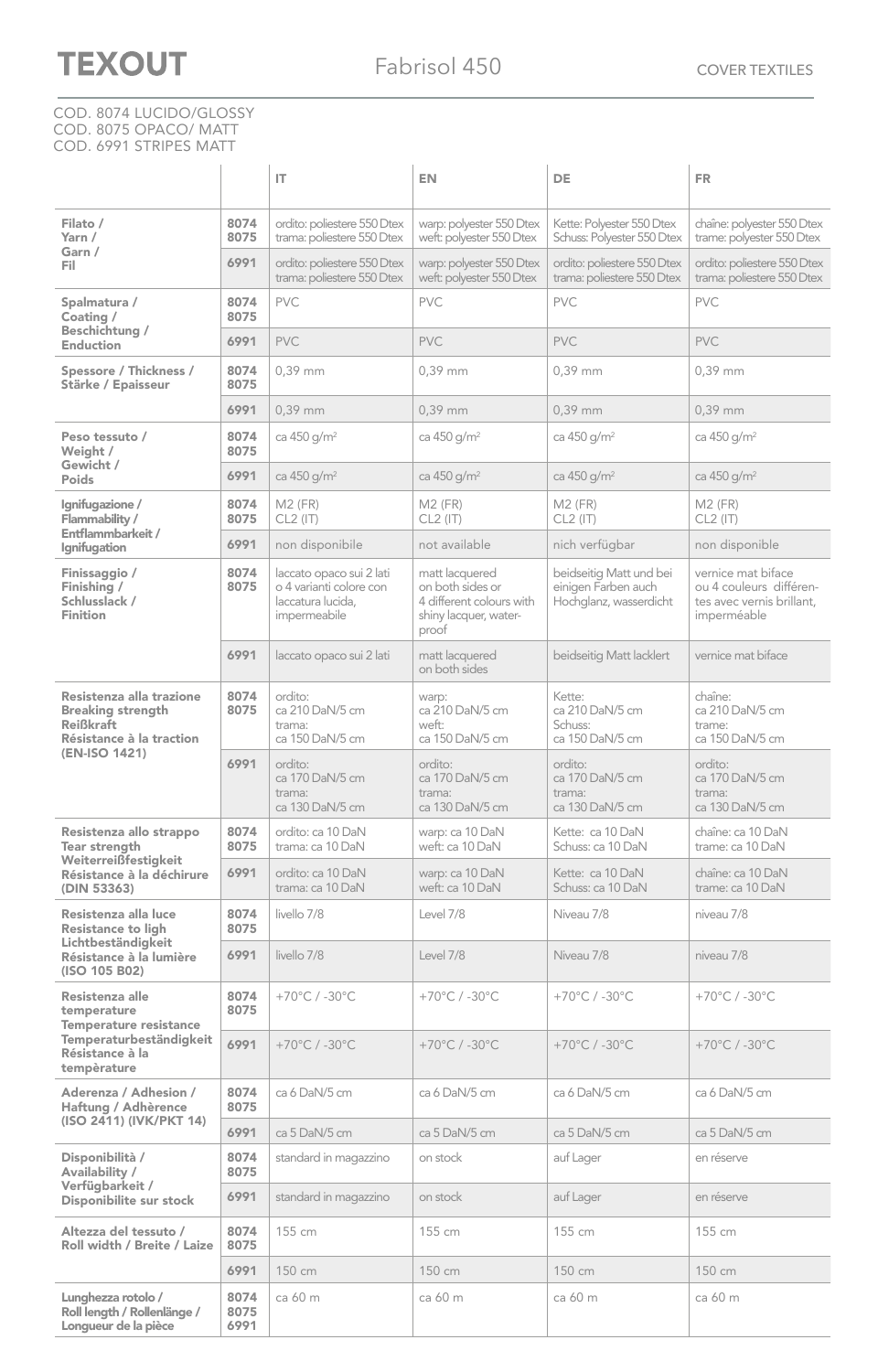



#### UTILIZZI

- 
- 
- 
- 

#### PULIZIA E MANUTENZIONE

in eccesso e i residui solidi di TEXOUT APCO INTENSE CLEANER o TEXOUT APCO FAST CLEANER. Utilizzare Non utilizzare detergenti Come unico solvente l'uso di idropulitrice a bassa pressione con acqua fredda. È consigliato effettuare periodicamente (TEXOUT APCO PROTECTANT) che crea lucentezza e prolungando la durata del tessuto.

## APPLICATIONS

- 
- 
- 
- 

CARE AND CLEANING Remove excess dirt and We recommend the use of TEXOUT APCO INTENSE CLEANER or TEXOUT APCO FAST CLEANER. Do not use strong detergents, alkaline or acid of 1 l of alcohol into 10 l jet cleaner is allowed with product (TEXOUT APCO PROTECTANT) to create as well as durability.



#### ANWENDUNG

- Sonne z. Bsp. Zelte
- 
- 
- 

#### REINIGUNG UND PFLEGE

Entfernen Sie überschüssigen Schmutz mit Wasser. Zum Waschen empfehlen wir die Verwendung von TEXOUT APCO INTENSE CLEANER oder TEXOUTAPCO FAST CLEANER. Verwenden Sie ein Tuch oder Sie Scheuermittel, basische oder säurehaltige Substanzen und Oxydationsmittel wie Hypochlorit oder Wasserstoffperoxyd. Lösung von 1 Liter Ethylalkohol in 10 Liter Wasser erlaubt. Achten Hochdruckreinigern darauf, Spülen Sie den Stoff gründlich bevor Sie das Material wieder aufrollen. Wir empfehlen eine regelmäβige Behandlung mit TEXOUT®APCO PROTECTANT, zu schaffen. Es sorgt für die Wiederherstellung des Glanzes

#### APPLICATIONS

- 
- 
- cnapiteaux<br>• structures fixes

#### NETTOYAGE ET ENTRETIEN

Retirez l'excès de saleté d'utiliser: TEXOUT APCO INTENSE CLEANER ou TEXOUT APCO FAST CLEANER. Utilisez un chiffon doux ou une brosse sodium ou eau oxygénée. éthylique dans 10 litres Il est possible utiliser spécifique (TEXOUT APCO PROTECTANT) pour

COLLEZIONE 2018/2021 I dati tecnici possono subire variazioni a seconda dei lotti di produzione e sono soggetti a tolleranza di ±5% COLLECTION 2018/2021 The technical data can vary according to production lots and are subject to a +/- 5% tolerance. KOLLEKTION 2018/2021 Die technischen Daten sind mittlere Werte mit einer Toleranz von +/- 5%

COLLECTION 2018/2021 Les données techniques peuvent varier selon le lot de fabrication et sont sujettes à une tolérance de ±5%.